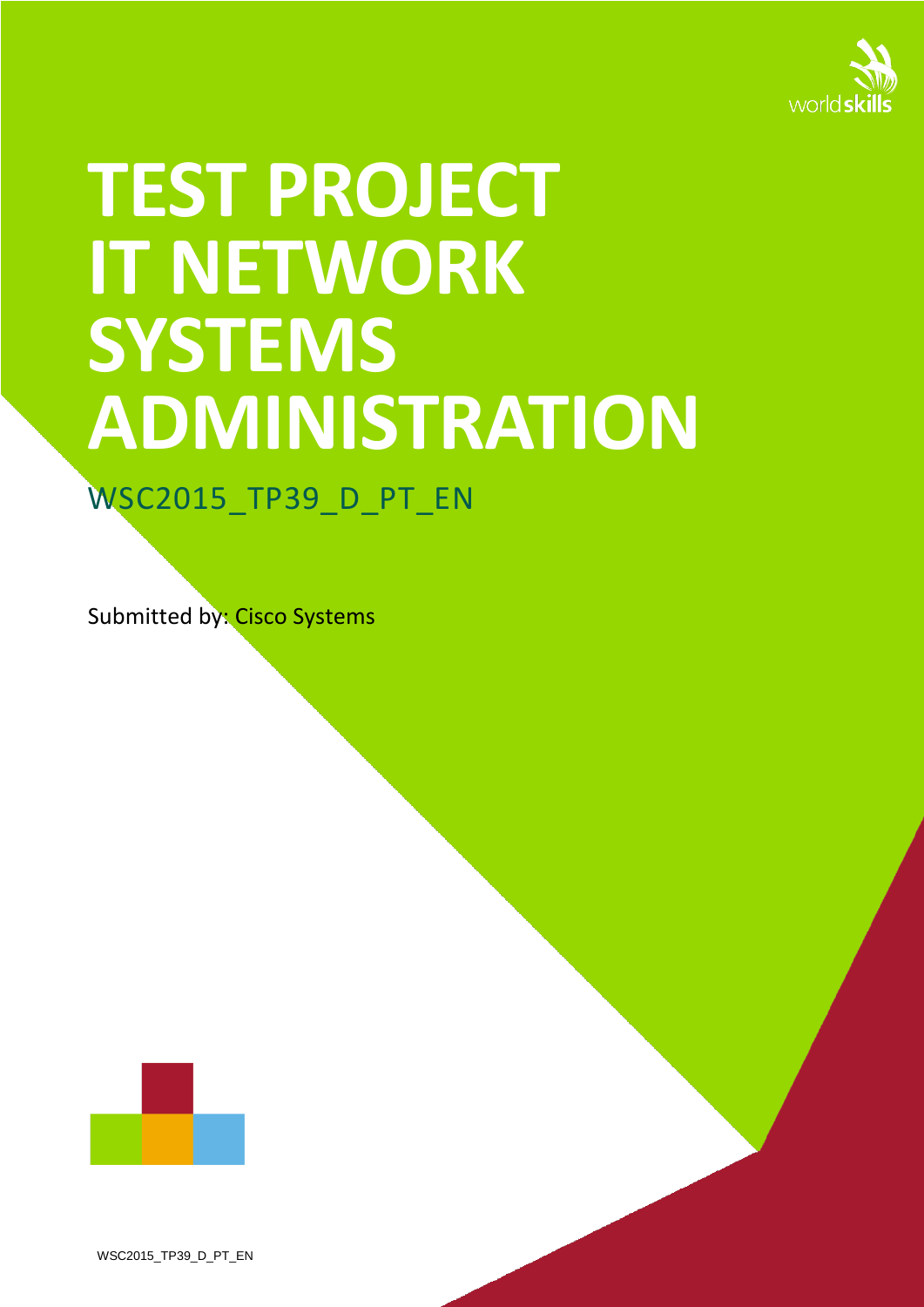

# <span id="page-1-0"></span>**CONTENTS**

٦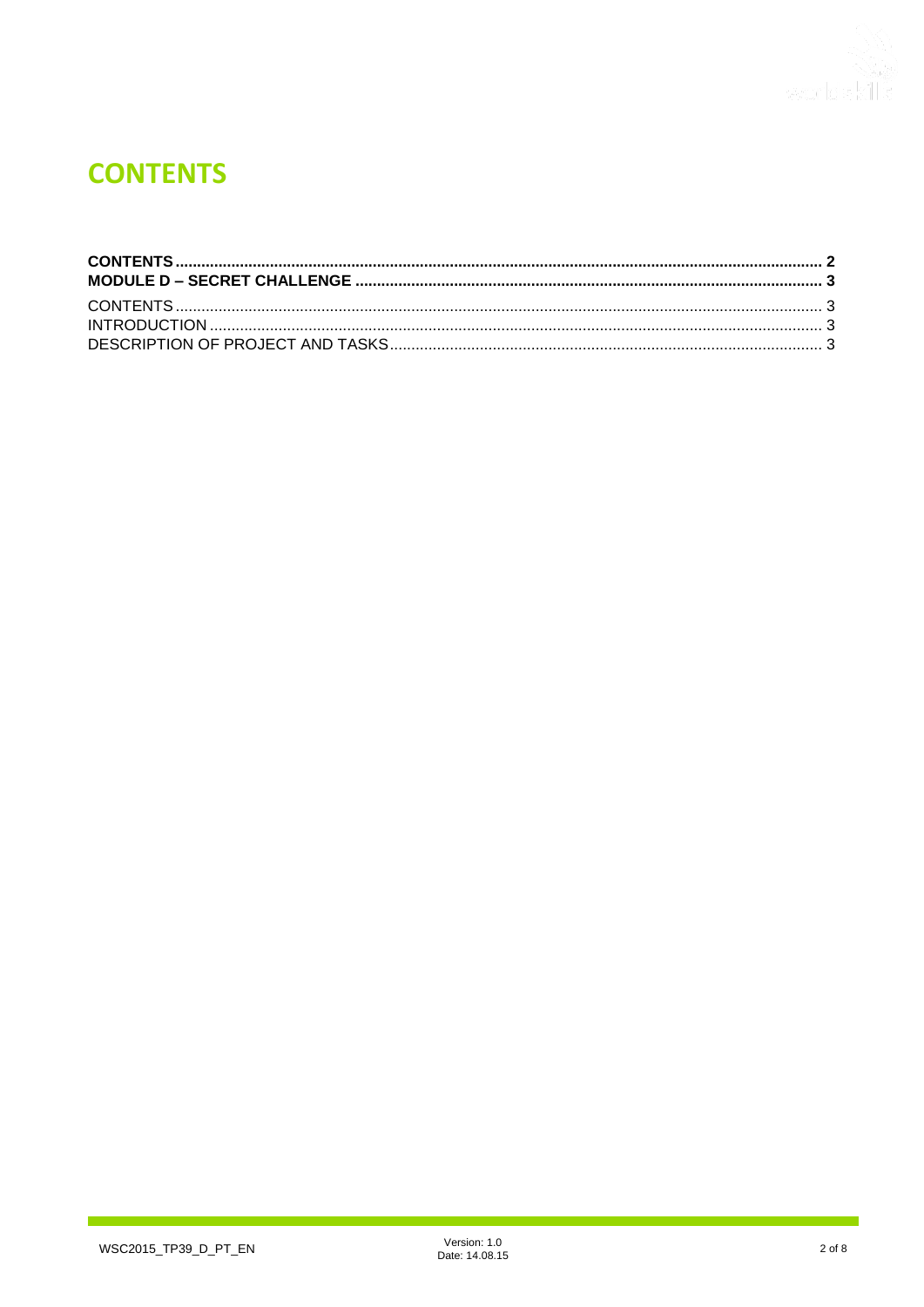

# <span id="page-2-0"></span>**MODULE D – SECRET CHALLENGE**

# <span id="page-2-1"></span>**CONTENTS**

This Test Project proposal consists of the following document/file:

WSC2015\_TP39\_D\_PT\_EN.docx WSC2015\_TP39\_D\_PT\_XX.pka

# <span id="page-2-2"></span>**INTRODUCTION**

The competition has a fixed start and finish time. You must decide how to best divide your time.

Please **carefully** read the following instructions!

When the competition time ends, please save your file and add your Country-code in the end of the filename (change the XX), leave the Cisco Packet Tracer program and your workstation in a running state.

#### **DO NOT FORGET TO SAVE YOUR PACKET TRACER FILE REGULARLY!**

**(The Cisco Packet Tracer program may crash and you could lose marks!)**

## <span id="page-2-3"></span>**DESCRIPTION OF PROJECT AND TASKS**

#### **Welcome to the WorldSkills Skill 39 Secret Challenge**

Ask your expert for the Direction sheets for the clusters (this document).

Your Task is to finish the network configuration within two hours.

Work at a steady pace and make as many items work as you can to receive the maximum number of points.

If you get hung up on one item move on to the next.

Good Luck

"The Cisco Team"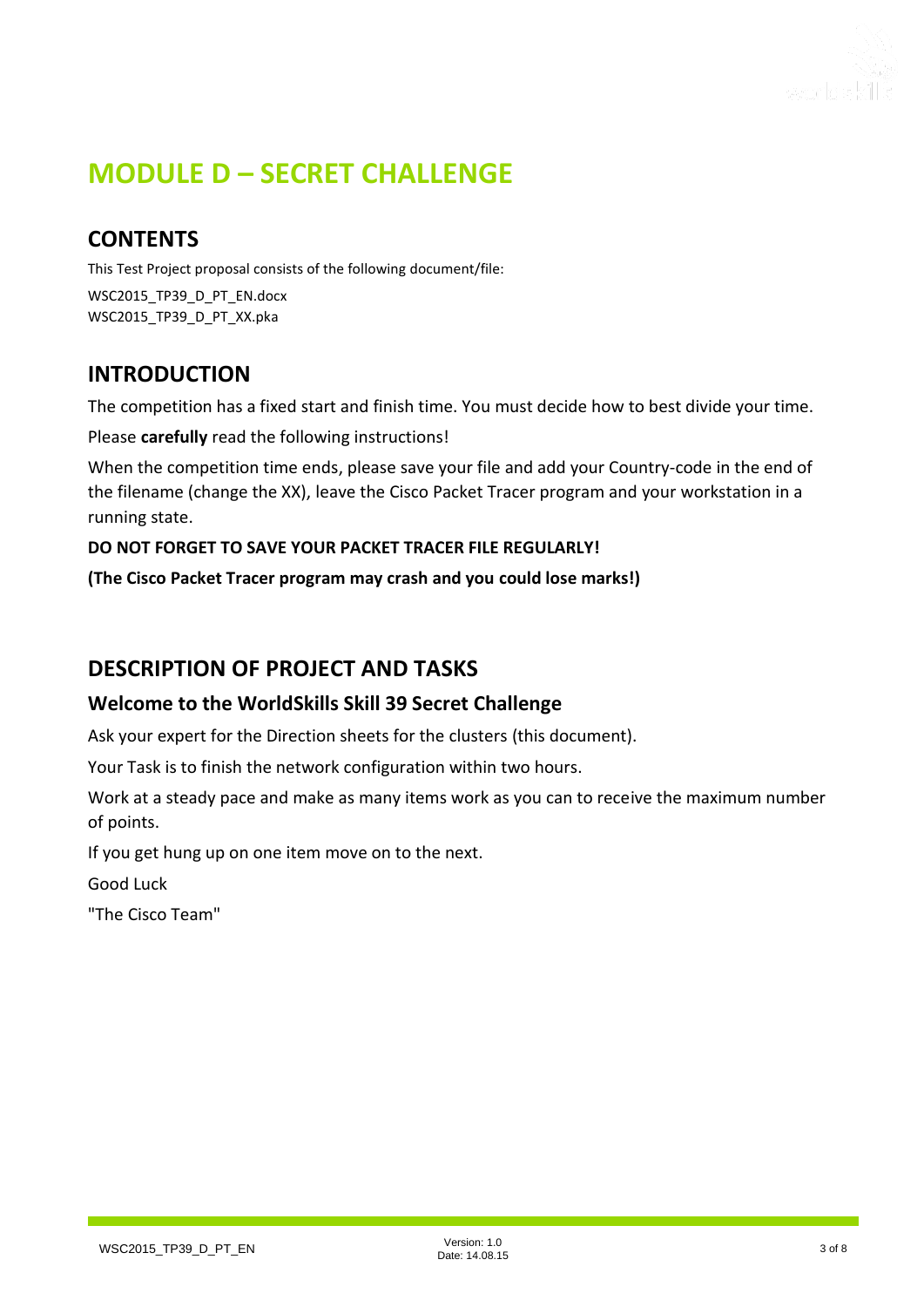#### **Configure OSPF Network (Opening Screen)**

All interfaces have the correct IP addresses. You will need to:

- 1. Configure OSPF area 0 on all 4 routers
	- a. RouterA
	- b. Router-SP-A
	- c. Router-SP-B
	- d. Router-SP-C
- 2. You must be able to route any other protocol (RIP, EIGRP) across the OSPF network. All clusters must be able to route across this network.

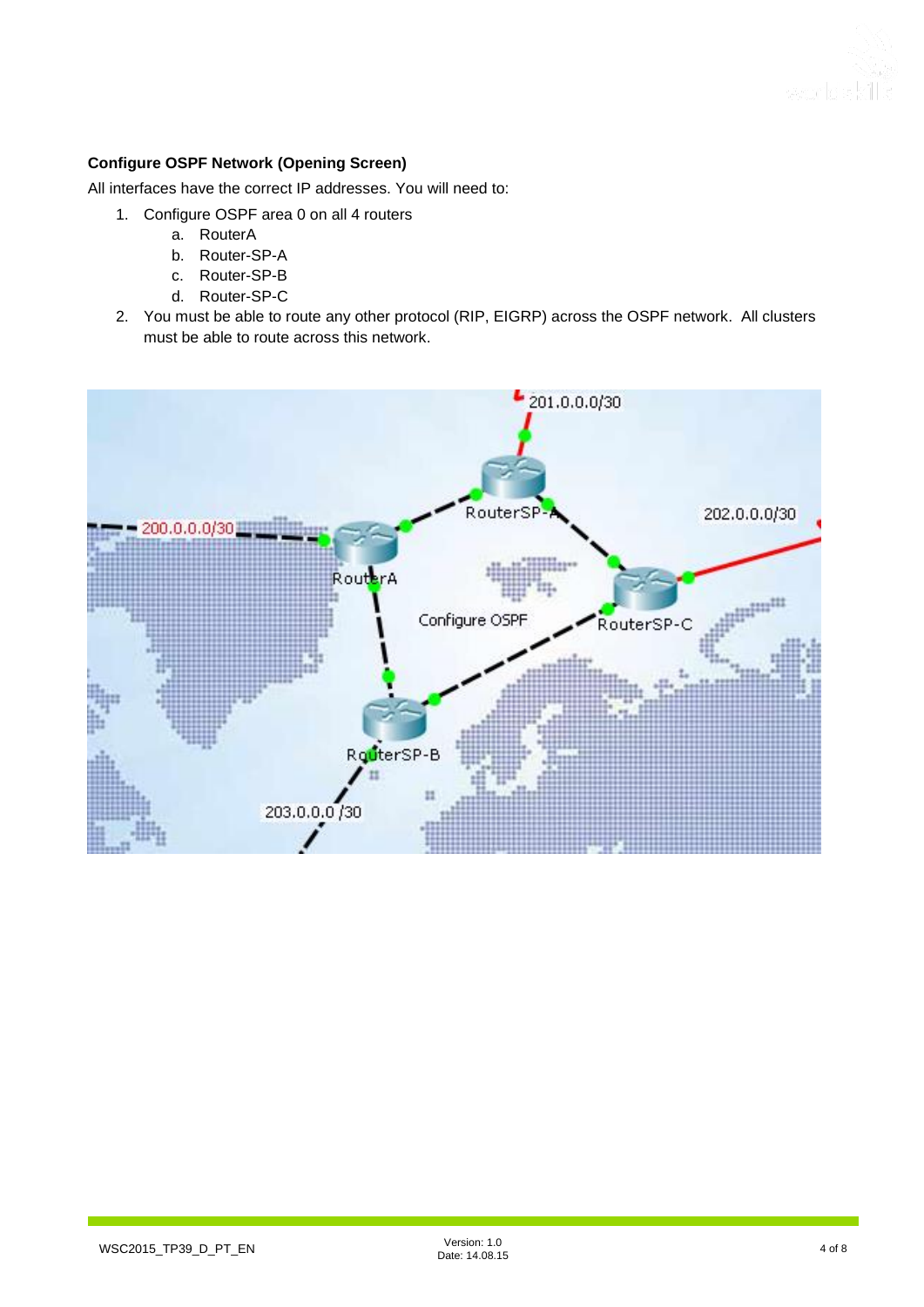### **Office ASA Cluster**

Configure devices with IP Addresses listed in the chart

#### IP Address Chart

| <b>Device</b>              | IPv4                                                              | IPv6         | <b>Interface</b>                            |
|----------------------------|-------------------------------------------------------------------|--------------|---------------------------------------------|
| Cloud DMZ-Router           | 192.168.2.2/24                                                    |              | <b>FA0/0</b>                                |
|                            | 210.0.0.1/30                                                      |              | FA0/1                                       |
|                            | 201.0.0.1/30                                                      |              | SO/0/0                                      |
| Branch2-RT                 | 192.168.1.2/24                                                    | 1920:1::2/80 | <b>FA0/0</b>                                |
| <b>BR-1External Router</b> | 172.16.3.2/24                                                     | 1720::2/64   | <b>FA0/0</b>                                |
| Branch1-RT                 | 209.165.200.225/29                                                | 2090::225/64 | <b>FA0/0</b>                                |
|                            | 172.16.3.1/24                                                     | 1720::1/64   | FA0/1                                       |
| DMZ-SW                     |                                                                   |              | All ports on                                |
| Branch1-SW                 |                                                                   |              | All ports on                                |
| Branch2-SW                 |                                                                   |              | All ports on                                |
| CloudDMZ Server            | 192.168.2.1                                                       | 1920:2::1    | Gateway                                     |
|                            | 192.168.2.3/24                                                    | 1920:2::3/80 | FA <sub>0</sub>                             |
| <b>B2Internal Host</b>     | 192.168.1.1                                                       | 1920:1::1    | Gateway                                     |
|                            | 192.168.1.3/24                                                    | 1920:1::3/80 | FA <sub>0</sub>                             |
| External_Host              | 172.16.3.1                                                        | 1720::1      | Gateway                                     |
|                            | 172.16.3.3/24                                                     | 1720::3/64   | FA <sub>0</sub>                             |
| <b>Branch ASA</b>          | 192.168.1.1/24                                                    | 1920:1::1/80 | <b>VLAN1</b>                                |
|                            | 209.165.200.226/29                                                | 2090::226/64 | VLAN <sub>2</sub>                           |
|                            | 192.168.2.1/24                                                    | 1920:2::1/80 | VLAN3                                       |
|                            | VLAN1                                                             | Name=inside  | Et0/1, Et0/3, Et0/4,<br>Et0/5, Et0/6, Et0/7 |
|                            | VLAN2                                                             | Name=outside | Et0/0                                       |
|                            | VLAN3                                                             | Name=dmz     | Et0/2                                       |
|                            | To make things easier make all passwords on the routers $=$ cisco |              |                                             |

#### **Task 2**

Configure the ASA so that:

- 1. From the Branch2-RT router telnet to BR-1External\_Router this should work!
- 2. BR-1External\_Router should not be able to Telnet Branch2-RT.
- 3. Configure an ACL use number 101 as the ACL number and allow Telnet so that BR-1External\_Router can telnet Branch2-RT

#### **Task 3**

- 1. Configure static routes on all routers
- 2. Configure so that IPv6 is routed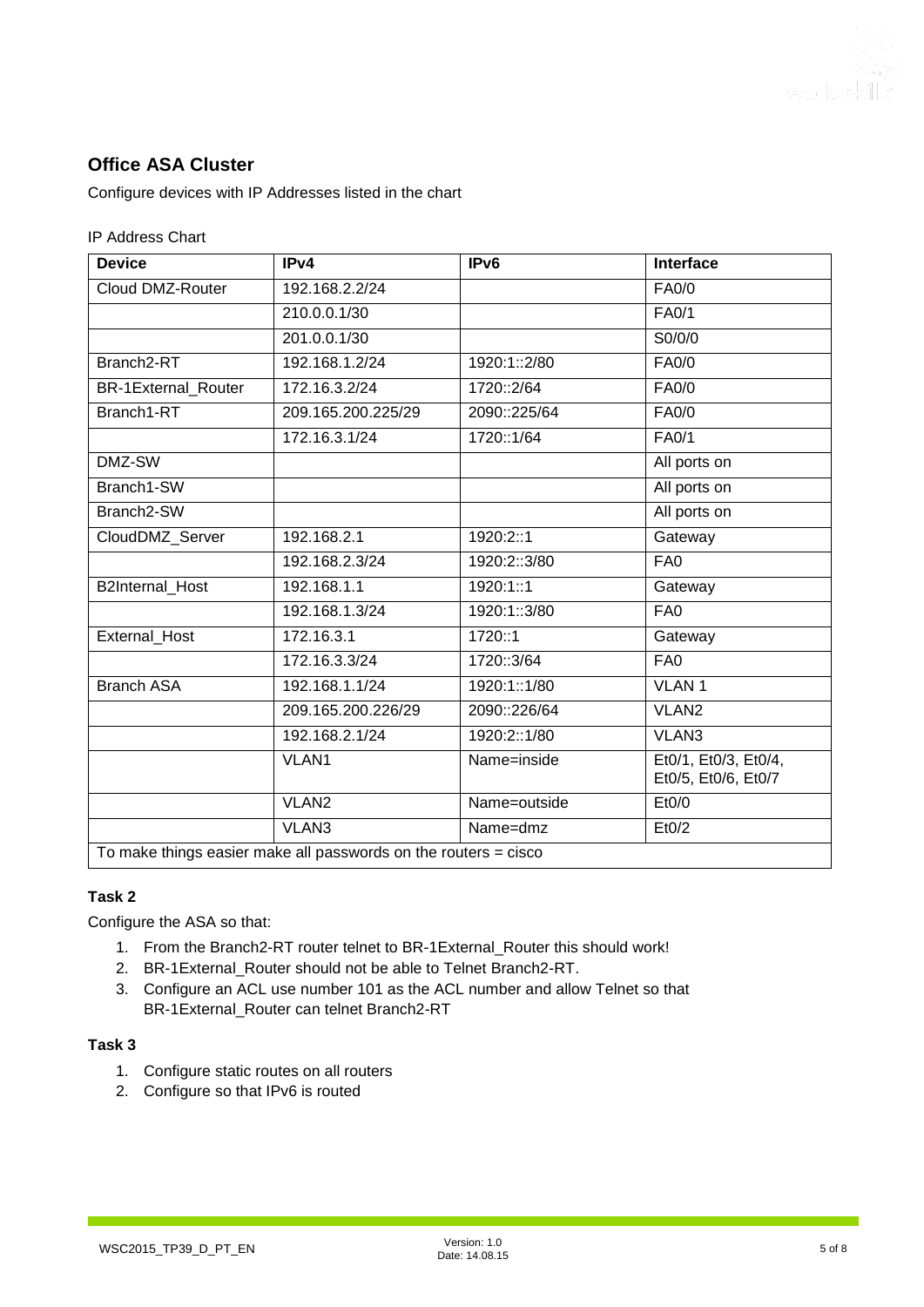

#### **VPN Cluster**

Configure the VPN server to allow VPN access using the VPN client on the desktop PCs.

| 1. Check to be sure the IP numbers are correct and you can Ping the VPN_Server |  |  |
|--------------------------------------------------------------------------------|--|--|
|                                                                                |  |  |

| Device            | <b>IP</b> Address  | Gateway            | <b>DNS</b>          |
|-------------------|--------------------|--------------------|---------------------|
| <b>VPN</b> Server | 110.2.0.2/24       | 110.2.0.1          | 110.2.0.2           |
| Cash-Register     | 110.0.0.3          | 110.0.0.1          | 110.2.0.2           |
| Orders-PC         | 110.0.0.2          | 110.0.0.1          | 110.2.0.2           |
| Manager-LT        | 110.0.0.4          | 110.0.0.1          | 110.2.0.2           |
| <b>VPN</b> Router | FA0/0 110.3.0.1/24 | FA0/1 110.2.0.1/24 | S0/0/0 202.0.0.2/30 |
| CoffeeShop-rt     | FA0/0 110.3.0.2/24 | FA0/1 110.0.0.1/24 |                     |
| CoffeeShop-SW     |                    |                    |                     |

#### **2. Configure the VPN\_Server for AAA services**

| Username    | user      |
|-------------|-----------|
| Password    | pass      |
| Client name | vpnServer |
| Server Type | Radius    |

#### **3. Configure the VPN\_Router for AAA services**

| Group name         | ciscogroup        |               |                |                   |
|--------------------|-------------------|---------------|----------------|-------------------|
| Group Key          | ciscogroup        |               |                |                   |
| ip local pool      | <b>VPNCLIENTS</b> | 110.1.1.100   | 110.1.1.200    | Mask255.255.255.0 |
| aaa authentication | <b>VPNAUTH</b>    | group radius  |                |                   |
| login              |                   | local         |                |                   |
| aaa authorization  | <b>VPNAUTH</b>    | local         |                |                   |
| network            |                   |               |                |                   |
| Crypto map         | mymap             |               |                |                   |
| Routing protocol   | RIP <sub>V2</sub> | default route | Static route   |                   |
|                    |                   | 202.0.0.1     | <b>Network</b> |                   |
|                    |                   |               | 110.0.0.0      |                   |
|                    |                   |               | FA0/0          |                   |

#### **4. VPN ServerTest VPN Access**

A. on the VPN\_Server server config's tab go to AAA and turn on the AAA service on the server.

B. Ping VPN\_Server (110.2.0.2) from Cash-Register. This is done to update the ARP tables.

C. From Cash-Register, start the VPN client and use the following information to connect:

Group name: ciscogroup

Group Key: ciscogroup Server IP: 110.3.0.1

Username: user

Password: pass

D. Once connected, Cash-Register should be assigned an address of 110.1.1.100.

E. Ping Cash-Register PC (110.0.0.3) from Order-PC. The pings should be successful.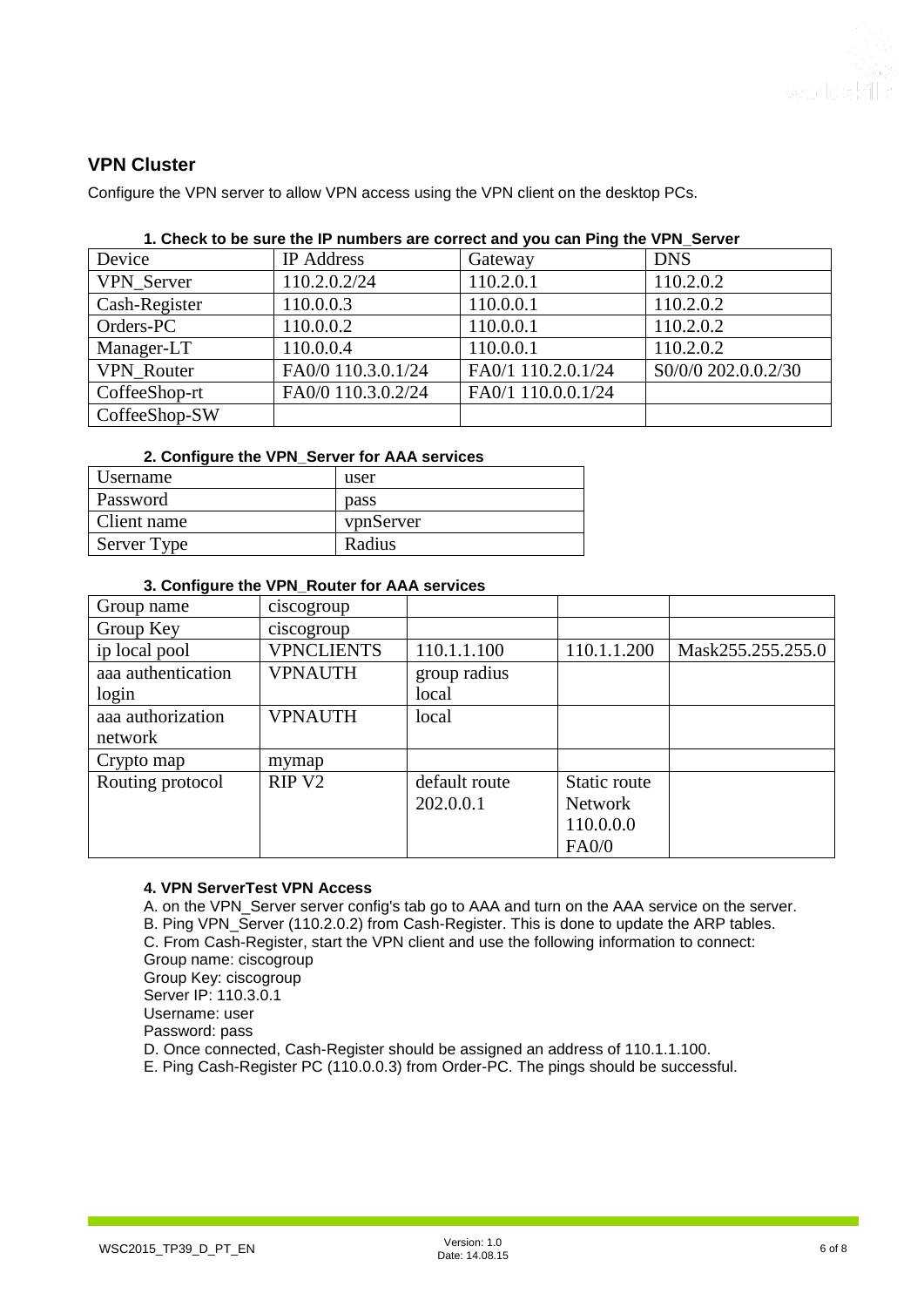# **VoIP2 Internal System Cluster**

#### **Configuring a Local VoIP**

Please configure local IP phones to obtain an IP number and the telephone numbers as assigned.

- 1. You must use the 1.0.0.0 network as the VoIP network
- 2. DHCP pool name is its
	- a. gateway 1.1.1.1
- 3. Please assign the following phone numbers to the IP devices

| IPphone0        | 4321 |
|-----------------|------|
| <b>IPPhone1</b> | 1234 |
| PC <sub>0</sub> | 7890 |
| Analog Phone 0  | 9870 |

4. Configure OSPF area 0

5. Verify that you can make a call from all IP phones.